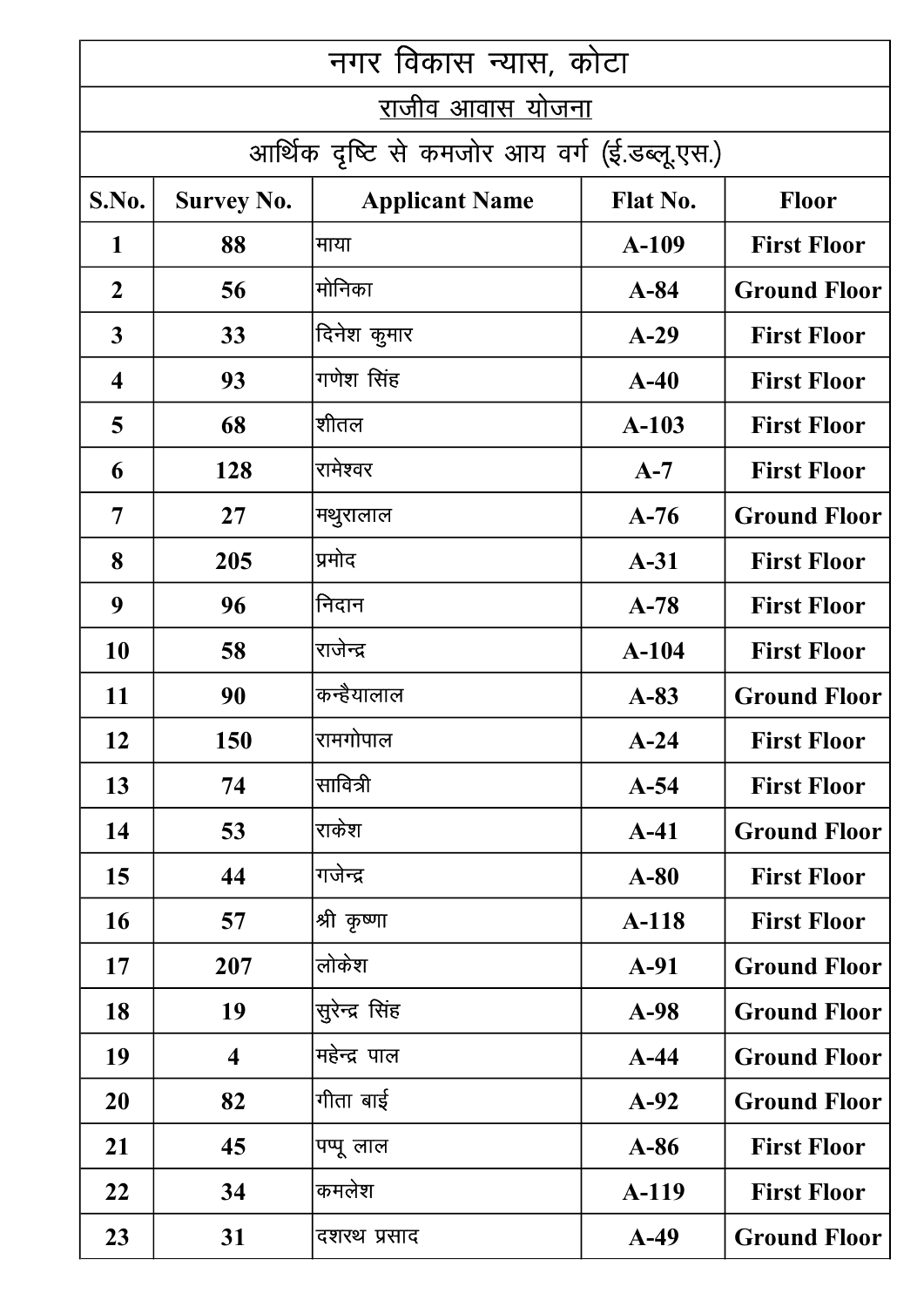| नगर विकास न्यास, कोटा    |                   |                                              |                 |                     |
|--------------------------|-------------------|----------------------------------------------|-----------------|---------------------|
| राजीव आव <u>ास योजना</u> |                   |                                              |                 |                     |
|                          |                   | आर्थिक दृष्टि से कमजोर आय वर्ग (ई.डब्लू.एस.) |                 |                     |
| S.No.                    | <b>Survey No.</b> | <b>Applicant Name</b>                        | <b>Flat No.</b> | <b>Floor</b>        |
| 24                       | 80                | ज्योति कंवर                                  | $A-82$          | <b>Ground Floor</b> |
| 25                       | 72                | कैलाश बाई                                    | $A-126$         | <b>First Floor</b>  |
| 26                       | 156               | सुरेन्द्र                                    | $A-73$          | <b>Ground Floor</b> |
| 27                       | 36                | विनोद                                        | $A-22$          | <b>First Floor</b>  |
| 28                       | 21                | उम्मेद सिंह                                  | $A-96$          | <b>First Floor</b>  |
| 29                       | $\mathbf{3}$      | पुष्पा बाई                                   | $A-127$         | <b>First Floor</b>  |
| 30                       | 137               | बिरधीलाल                                     | $A-3$           | <b>Ground Floor</b> |
| 31                       | <b>127</b>        | मूलचन्द                                      | $A-58$          | <b>Ground Floor</b> |
| 32                       | 79                | भगवान सिंह                                   | $A-68$          | <b>Ground Floor</b> |
| 33                       | 25                | चन्द्रप्रकाश वर्मा                           | $A-9$           | <b>Ground Floor</b> |
| 34                       | 206               | मंजू बाई                                     | $A-38$          | <b>First Floor</b>  |
| 35                       | 7                 | लोकेश प्रजापति                               | $A-125$         | <b>First Floor</b>  |
| 36                       | 126               | पवन                                          | $A-90$          | <b>Ground Floor</b> |
| 37                       | 153               | केदारलाल                                     | $A-28$          | <b>Ground Floor</b> |
| 38                       | 157               | बंटी कंवर                                    | $A-13$          | <b>First Floor</b>  |
| 39                       | 40                | मोहनी बाई                                    | $A-12$          | <b>Ground Floor</b> |
| 40                       | 209               | विशाल                                        | $A-8$           | <b>First Floor</b>  |
| 41                       | 61                | गोरधन लाल                                    | $A-27$          | <b>Ground Floor</b> |
| 42                       | 212               | गीता बाई                                     | $A-52$          | <b>Ground Floor</b> |
| 43                       | 118               | अमरलाल                                       | $A-42$          | <b>Ground Floor</b> |
| 44                       | 171               | चांद बानो                                    | $A-70$          | <b>First Floor</b>  |
| 45                       | 42                | भैरूलाल                                      | $A-30$          | <b>First Floor</b>  |
| 46                       | 162               | महावीर प्रसाद                                | $A-18$          | <b>Ground Floor</b> |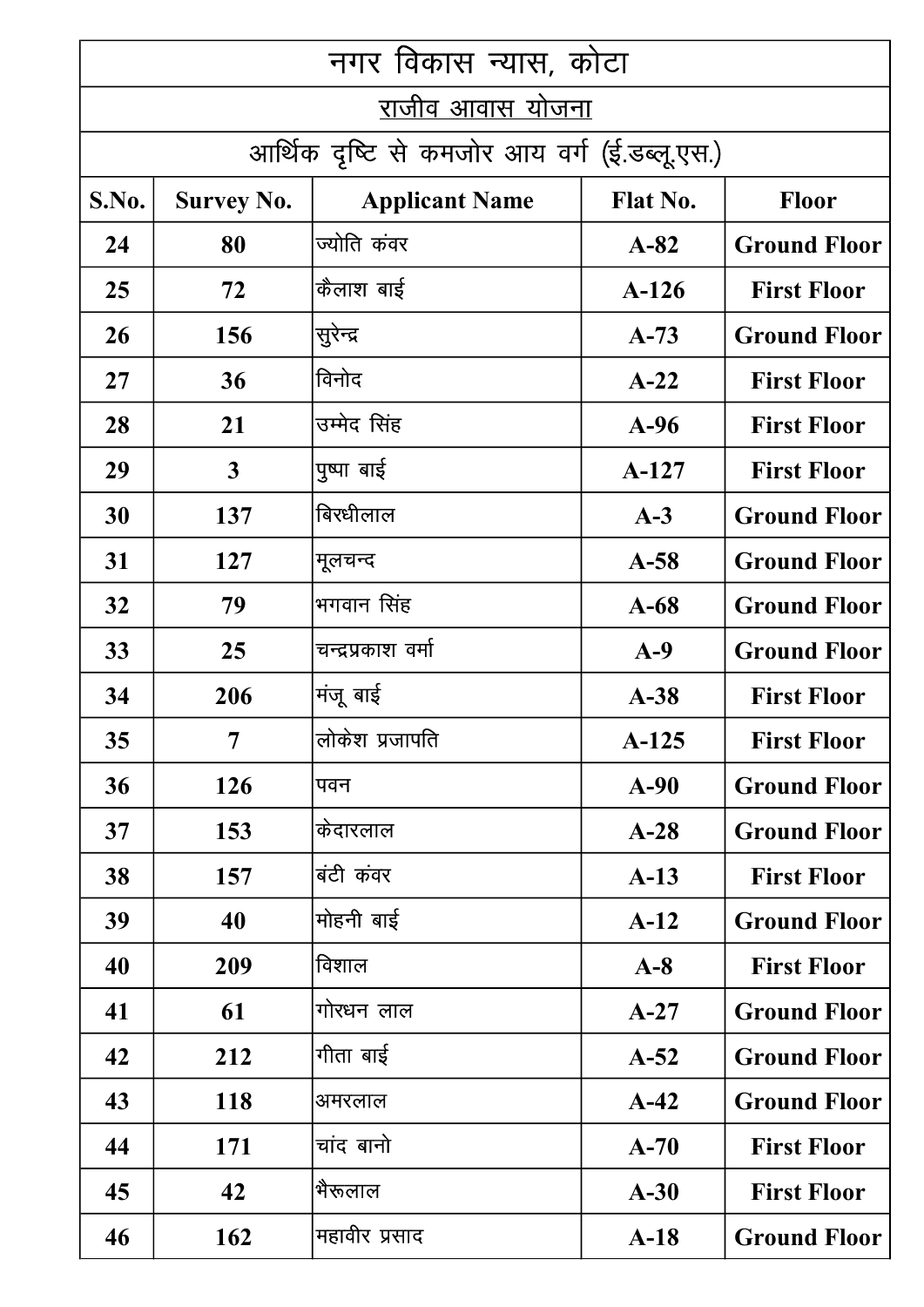| नगर विकास न्यास, कोटा                        |                   |                       |                 |                     |
|----------------------------------------------|-------------------|-----------------------|-----------------|---------------------|
| <u>राजीव आवास योजना</u>                      |                   |                       |                 |                     |
| आर्थिक दृष्टि से कमजोर आय वर्ग (ई.डब्लू.एस.) |                   |                       |                 |                     |
| S.No.                                        | <b>Survey No.</b> | <b>Applicant Name</b> | <b>Flat No.</b> | <b>Floor</b>        |
| 47                                           | 55                | सोनू                  | $A-77$          | <b>First Floor</b>  |
| 48                                           | 69                | कृष्णा देवी           | $A-1$           | <b>Ground Floor</b> |
| 49                                           | 66                | सुनिता                | $A-48$          | <b>First Floor</b>  |
| 50                                           | 60                | पप्पू लाल             | $A-101$         | <b>First Floor</b>  |
| 51                                           | 172               | जायदा                 | $A-33$          | <b>Ground Floor</b> |
| 52                                           | 6                 | विजय सिंह             | $A-107$         | <b>Ground Floor</b> |
| 53                                           | 151               | दयाराम                | $A-14$          | <b>First Floor</b>  |
| 54                                           | 208               | पिंकी                 | $A-21$          | <b>First Floor</b>  |
| 55                                           | 160               | राकेश कुमार           | $A-32$          | <b>First Floor</b>  |
| 56                                           | 63                | हेमराज                | $A-128$         | <b>First Floor</b>  |
| 57                                           | 75                | यशपाल शर्मा           | $A-53$          | <b>First Floor</b>  |
| 58                                           | 87                | राजेन्द्र सिंह        | $A-63$          | <b>First Floor</b>  |
| 59                                           | 163               | कैलाश                 | $A-45$          | <b>First Floor</b>  |
| 60                                           | 89                | नैना देवी             | A-99            | <b>Ground Floor</b> |
| 61                                           | 86                | हेमराज                | $A-64$          | <b>First Floor</b>  |
| 62                                           | 99                | महावीर                | $A-81$          | <b>Ground Floor</b> |
| 63                                           | 15                | उम्मेद सिंह           | $A-69$          | <b>First Floor</b>  |
| 64                                           | 210               | अनुराधा               | $A-46$          | <b>First Floor</b>  |
| 65                                           | 35                | महेन्द्र              | $A-79$          | <b>First Floor</b>  |
| 66                                           | 154               | बलराम                 | $A-26$          | <b>Ground Floor</b> |
| 67                                           | 18                | राधेश्याम             | $A-16$          | <b>First Floor</b>  |
| 68                                           | $\overline{2}$    | सीताराम               | $A-47$          | <b>First Floor</b>  |
| 69                                           | 32                | मनोज                  | $A-51$          | <b>Ground Floor</b> |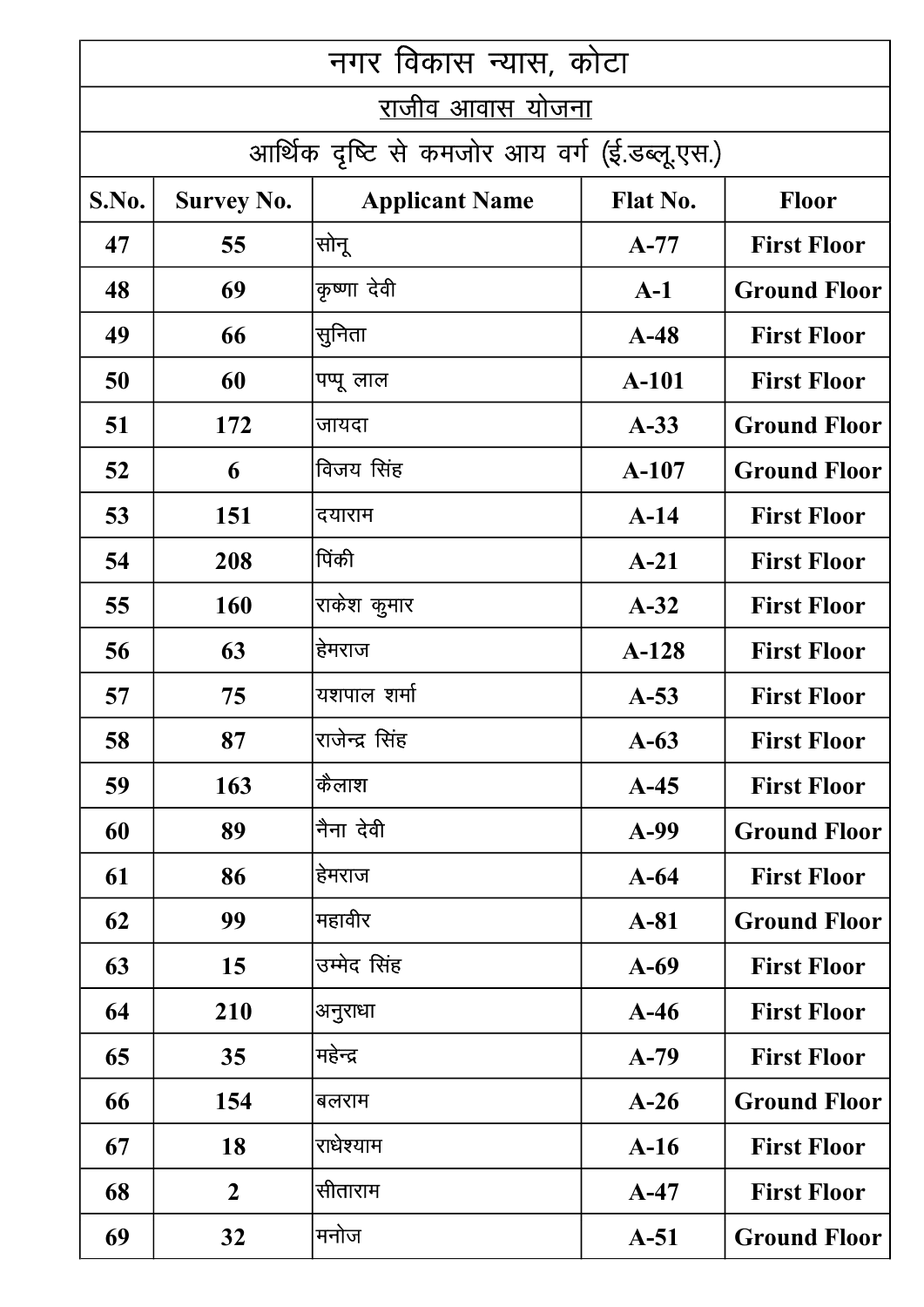| नगर विकास न्यास, कोटा |                   |                                              |                 |                     |
|-----------------------|-------------------|----------------------------------------------|-----------------|---------------------|
| राजीव आवास योजना      |                   |                                              |                 |                     |
|                       |                   | आर्थिक दृष्टि से कमजोर आय वर्ग (ई.डब्लू.एस.) |                 |                     |
| S.No.                 | <b>Survey No.</b> | <b>Applicant Name</b>                        | <b>Flat No.</b> | <b>Floor</b>        |
| 70                    | 158               | प्रशान्त यादव                                | $A-93$          | <b>First Floor</b>  |
| 71                    | 14                | मान कंवर सिंह                                | A-121           | <b>Ground Floor</b> |
| 72                    | 16                | शंकर सिंह                                    | $A-39$          | <b>First Floor</b>  |
| 73                    | 84                | जय सिंह                                      | $A-17$          | <b>Ground Floor</b> |
| 74                    | 73                | रेखा                                         | $A-23$          | <b>First Floor</b>  |
| 75                    | 37                | रामप्रसाद                                    | $A-25$          | <b>Ground Floor</b> |
| 76                    | 17                | सत्यनारायण                                   | $A-120$         | <b>First Floor</b>  |
| 77                    | 64                | सूरजमल                                       | $A-112$         | <b>First Floor</b>  |
| 78                    | 67                | वीरेन्द्र                                    | $A-110$         | <b>First Floor</b>  |
| 79                    | 94                | सुगना बाई                                    | $A-75$          | <b>Ground Floor</b> |
| 80                    | 214               | उमा शंकर नागर                                | $A-4$           | <b>Ground Floor</b> |
| 81                    | 11                | चन्द्र कंवर                                  | $A-116$         | <b>Ground Floor</b> |
| 82                    | 71                | देवीशंकर                                     | $A-71$          | <b>First Floor</b>  |
| 83                    | 30                | नटी बाई                                      | $A-89$          | <b>Ground Floor</b> |
| 84                    | 76                | आशा                                          | $A-95$          | <b>First Floor</b>  |
| 85                    | 38                | गंगा बाई                                     | $A-10$          | <b>Ground Floor</b> |
| 86                    | 152               | मुकेश                                        | $A-88$          | <b>First Floor</b>  |
| 87                    | 29                | आनन्द सिंह                                   | $A-74$          | <b>Ground Floor</b> |
| 88                    | 78                | सुनीता                                       | $A-60$          | <b>Ground Floor</b> |
| 89                    | 22                | सारिका काथून                                 | $A-43$          | <b>Ground Floor</b> |
| 90                    | 20                | जितेन्द्र सिंह                               | $A-55$          | <b>First Floor</b>  |
| 91                    | 9                 | रामलाल                                       | A-111           | <b>First Floor</b>  |
| 92                    | 26                | रूकमणी                                       | $A-11$          | <b>Ground Floor</b> |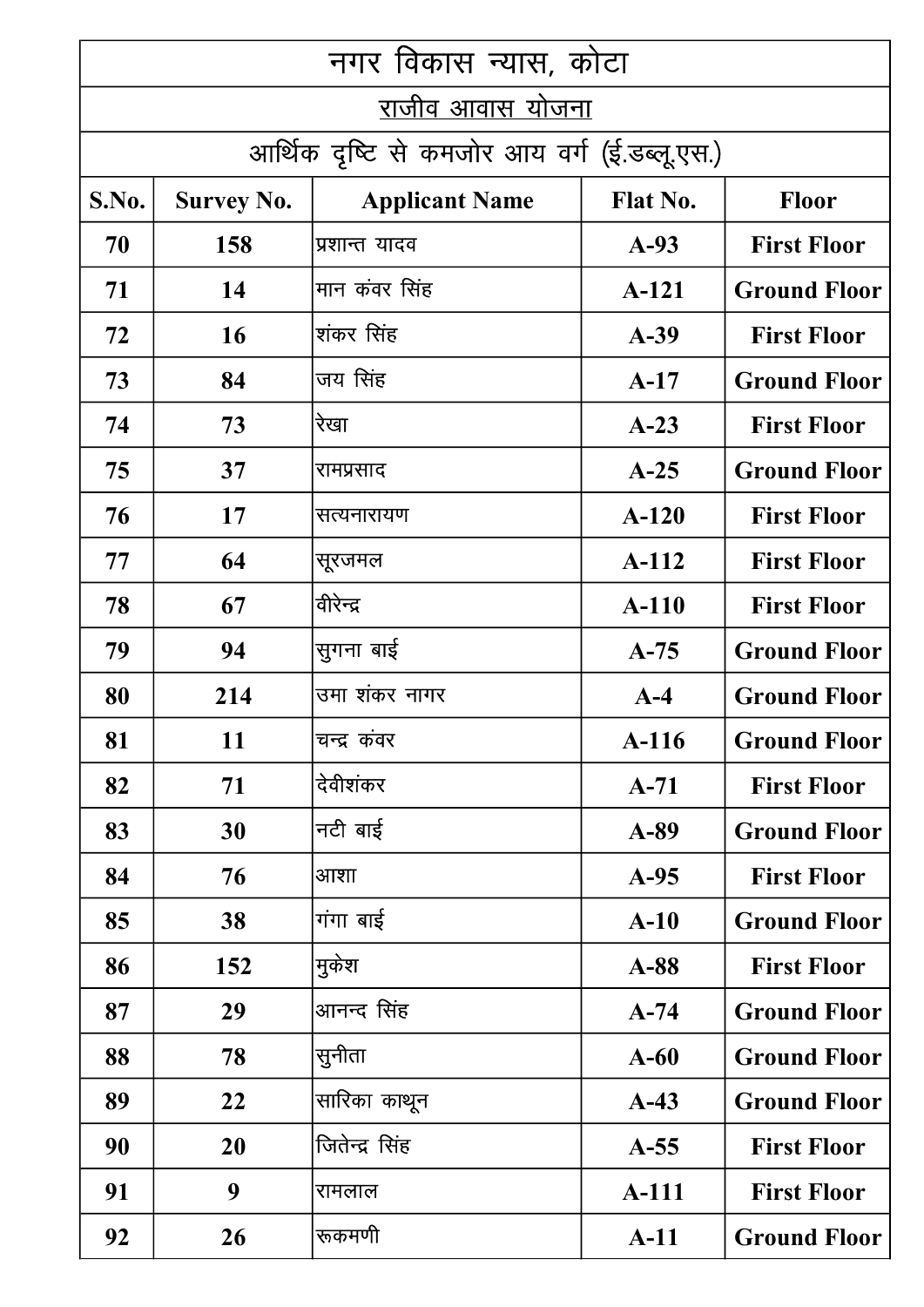| नगर विकास न्यास, कोटा   |                   |                                              |                 |                     |
|-------------------------|-------------------|----------------------------------------------|-----------------|---------------------|
| <u>राजीव आवास योजना</u> |                   |                                              |                 |                     |
|                         |                   | आर्थिक दृष्टि से कमजोर आय वर्ग (ई.डब्लू.एस.) |                 |                     |
| S.No.                   | <b>Survey No.</b> | <b>Applicant Name</b>                        | <b>Flat No.</b> | <b>Floor</b>        |
| 93                      | 43                | राजकुमार                                     | $A-59$          | <b>Ground Floor</b> |
| 94                      | 155               | धनकंवरी                                      | $A-61$          | <b>First Floor</b>  |
| 95                      | 117               | मोहनलाल                                      | $A-106$         | <b>Ground Floor</b> |
| 96                      | 1                 | भीम सिंह                                     | $A-62$          | <b>First Floor</b>  |
| 97                      | 59                | हरिशंकर                                      | $A-15$          | <b>First Floor</b>  |
| 98                      | 8                 | रामप्रसाद                                    | $A-115$         | <b>Ground Floor</b> |
| 99                      | 97                | ओमप्रकाश                                     | $A-6$           | <b>First Floor</b>  |
| <b>100</b>              | 54                | रमजान यादव                                   | $A-100$         | <b>Ground Floor</b> |
| 101                     | 213               | दिनेश                                        | $A-94$          | <b>First Floor</b>  |
| 102                     | 161               | ताराचन्द                                     | $A-19$          | <b>Ground Floor</b> |
| 103                     | 131               | संदीप                                        | $A-114$         | <b>Ground Floor</b> |
| 104                     | 98                | कमला बाई                                     | $A-102$         | <b>First Floor</b>  |
| 105                     | 81                | गोविन्द लाल                                  | $A-65$          | <b>Ground Floor</b> |
| 106                     | 13                | पवन कुमार                                    | $A-105$         | <b>Ground Floor</b> |
| 107                     | 62                | अनिल                                         | $A-37$          | <b>First Floor</b>  |
| 108                     | 95                | रेखा                                         | $A-124$         | <b>Ground Floor</b> |
| 109                     | 85                | विजेन्द्र सिंह                               | $A-85$          | <b>First Floor</b>  |
| 110                     | 211               | नरेन्द्र कुमार                               | $A-67$          | <b>Ground Floor</b> |
| 111                     | 28                | रतन लाल                                      | $A-2$           | <b>Ground Floor</b> |
| <b>112</b>              | 77                | मोहन सिंह                                    | $A-87$          | <b>First Floor</b>  |
| 113                     | 5                 | शेलेश सिंह                                   | $A-108$         | <b>Ground Floor</b> |
| 114                     | 65                | दुर्गाशंकर                                   | $A-5$           | <b>First Floor</b>  |
| 115                     | 70                | रामकल्याण                                    | $A-35$          | <b>Ground Floor</b> |